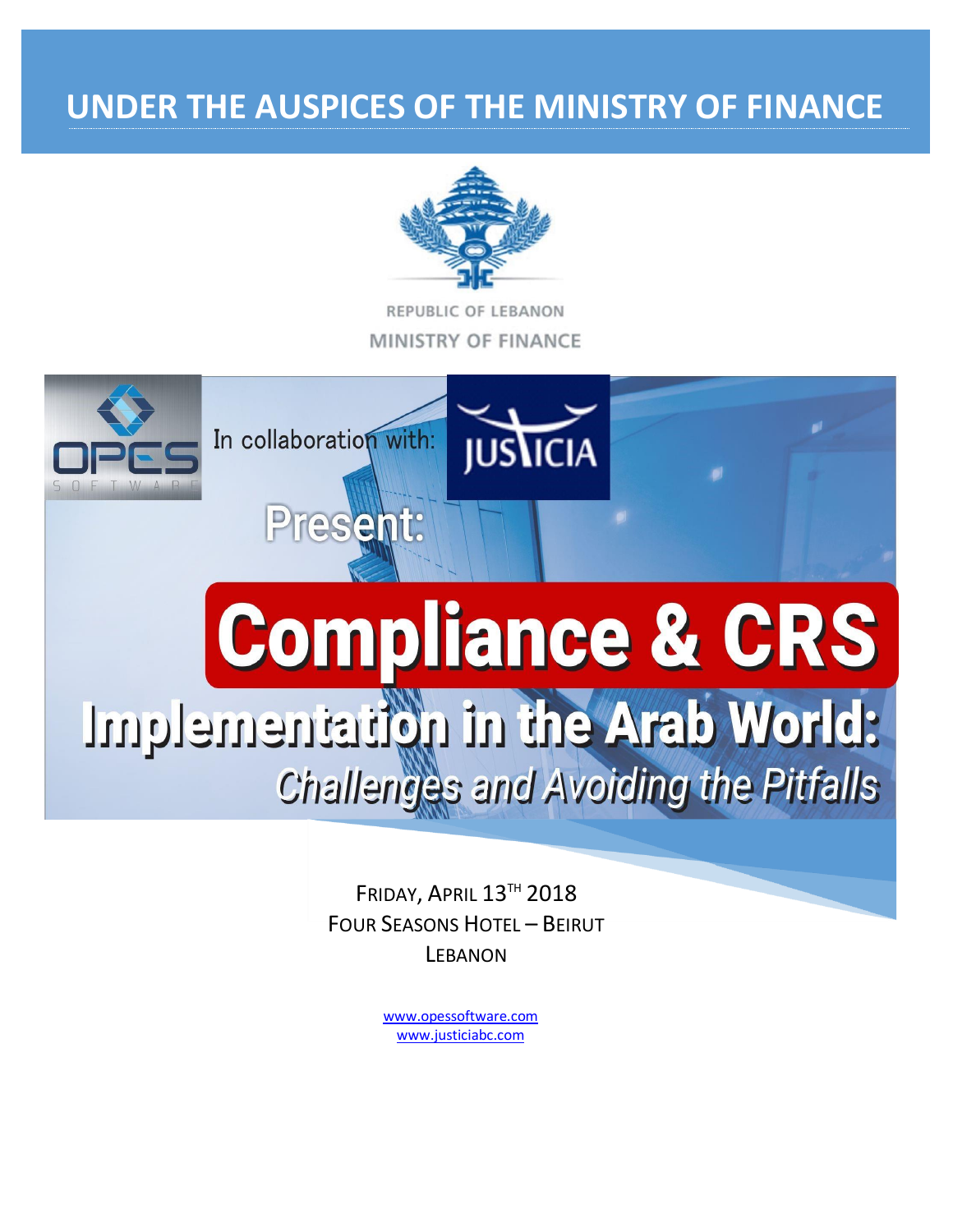# **Event Agenda and Timetable**

| 8:30  | <b>Registration - Morning Coffee</b>                                                                                                                |
|-------|-----------------------------------------------------------------------------------------------------------------------------------------------------|
| 09:00 | <b>Keynote Addresses</b>                                                                                                                            |
|       |                                                                                                                                                     |
|       | Mr. Fabrice Zambito- Chief Executive Officer- OPES.                                                                                                 |
|       | Dr. Paul Morcos, Lawyer, Professor, President- JUSTICIA.                                                                                            |
|       | Mr. Salim Abdel Baki, Former President- Lebanese Association of Certified Public Accountants                                                        |
|       | Dr. Mohammad Baasiri - Deputy Governor - Banque du Liban                                                                                            |
|       | Mr. Samir Hammoud - Chairman- Banking Control Commission of Lebanon                                                                                 |
|       | Dr. Alain Bifani - General Manager, Ministry of Finance - Lebanon                                                                                   |
| 10:00 | <b>Honoring Ceremony and Awards Distribution</b>                                                                                                    |
| 10:15 | coffee break.                                                                                                                                       |
| 10:30 | Session (I):                                                                                                                                        |
|       | CRS COMPLIANCE: LESSONS LEARNED: WHAT LIES AHEAD FOR THE ARAB BANKING SECTOR<br><b>Mr. Fabrice Zambito</b> – Chief Executive Officer, Opes – CANADA |
| 11:00 | Session (II):                                                                                                                                       |
|       | <b>AUTOMATIC EXCHANGE INFORMATION</b>                                                                                                               |

*Mrs. Mirna Dakroub - Senior Tax Controller at the Lebanese Ministry of Finance Mrs. Rita Bou Habib - Senior Tax Controller at the Lebanese Ministry of Finance*

| 11:30 | Session (III): |                                                                 |
|-------|----------------|-----------------------------------------------------------------|
|       |                |                                                                 |
|       |                | <b>CRS FUNDAMENTALS/BEST PRACTICES:</b>                         |
|       | $\sim$         | <b>CRS - CURRENT STATUS OF IMPLEMENTATION</b>                   |
|       | $\sim$         | <b>COMPLIANCE FUNDAMENTALS FOR FINANCIAL INSTITUTIONS</b>       |
|       | $\blacksquare$ | <b>BEST PRACTICES FOR FINANCIAL INSTITUTIONS</b>                |
|       | $\sim$ $-$     | <b>RECENT DEVELOPMENTS &amp; FUTURE CONSIDERATIONS</b>          |
|       |                |                                                                 |
|       |                | Mr. Gregory Walsh, Lawyer, Baker McKenzie Zurich - SWITZERLAND" |

*The session will be moderated by Me. Chahdan Jebeyli*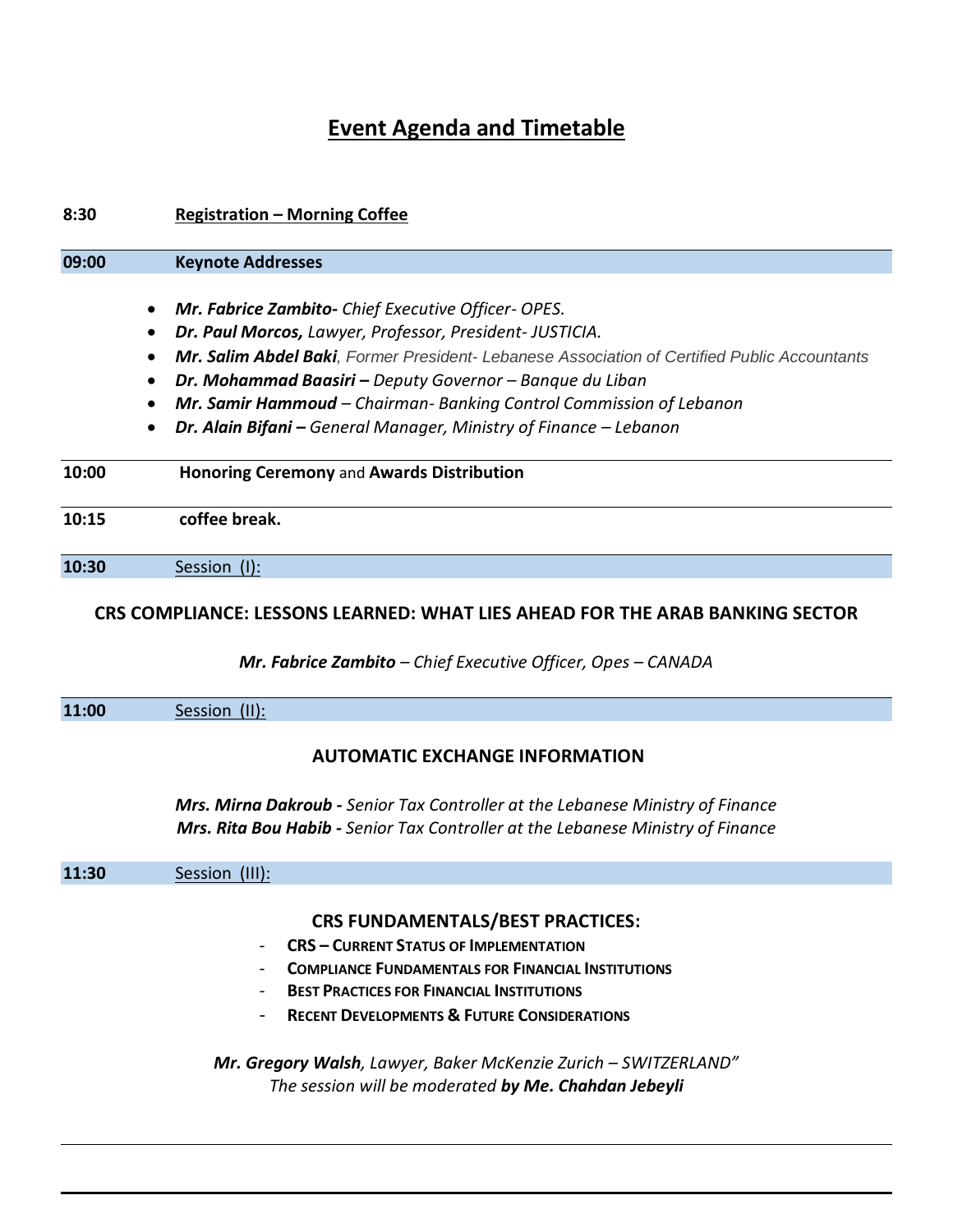#### **13:00 coffee break.**

#### **13:15** Panel Discussion (I): OVERVIEW OF THE LAW:

### **LEGAL AND REGULATORY ISSUES COMPLIANCE OFFICERS ROLE AND DUTIES**

*Moderator: Dr. Paul Morcos, Lawyer, Professor, President, JUSTICIA. Speakers:* **Mr. Hisham Hamzeh**, Director, Special Investigation Commission for fighting money laundering and terrorist financing at Banque du Liban (BDL). **Me. Chahdan Jebeyli**, Head of Legal Group Compliance, Bank AUDI.

#### **13:45** Panel Discussion (II): CRS REPORTING:

#### **EFFECTIVE STRATEGIES TO MEET CRS REPORTING DEADLINES**

*Moderator: Dr. Asaad Koshaish, Assistant General Manager, Phinicia Bank . Speakers:* **Mr. Malek Costa**, Head of Group Compliance- BLOM Bank. **Mr. Dani Nassar**, Head of Compliance, Bank of Beirut. " CRS in Practice" **Ms. Samar Baasiri**, Head of Compliance, Bank MED. "CRS Due Diligence"

## **14:30** Panel Discussion (III): PRACTICES AND GUIDELINES:

# **THE KEY SYSTEM CHALLENGES TO COMPLY WITH THE CRS COMPLIANCE CHALLENGES (CASE STUDY)**

*Moderator:* **Mr. Fabrice Zambito,** Chief Executive Officer, Opes – CANADA *Speakers:* **Dr. Mohammed Fheili**, AGM, Jammal Trust Bank. **"**The Ripple Effects of Compliance" **Mr. Camille Barkho**, Head of Compliance, LGBL Bank.